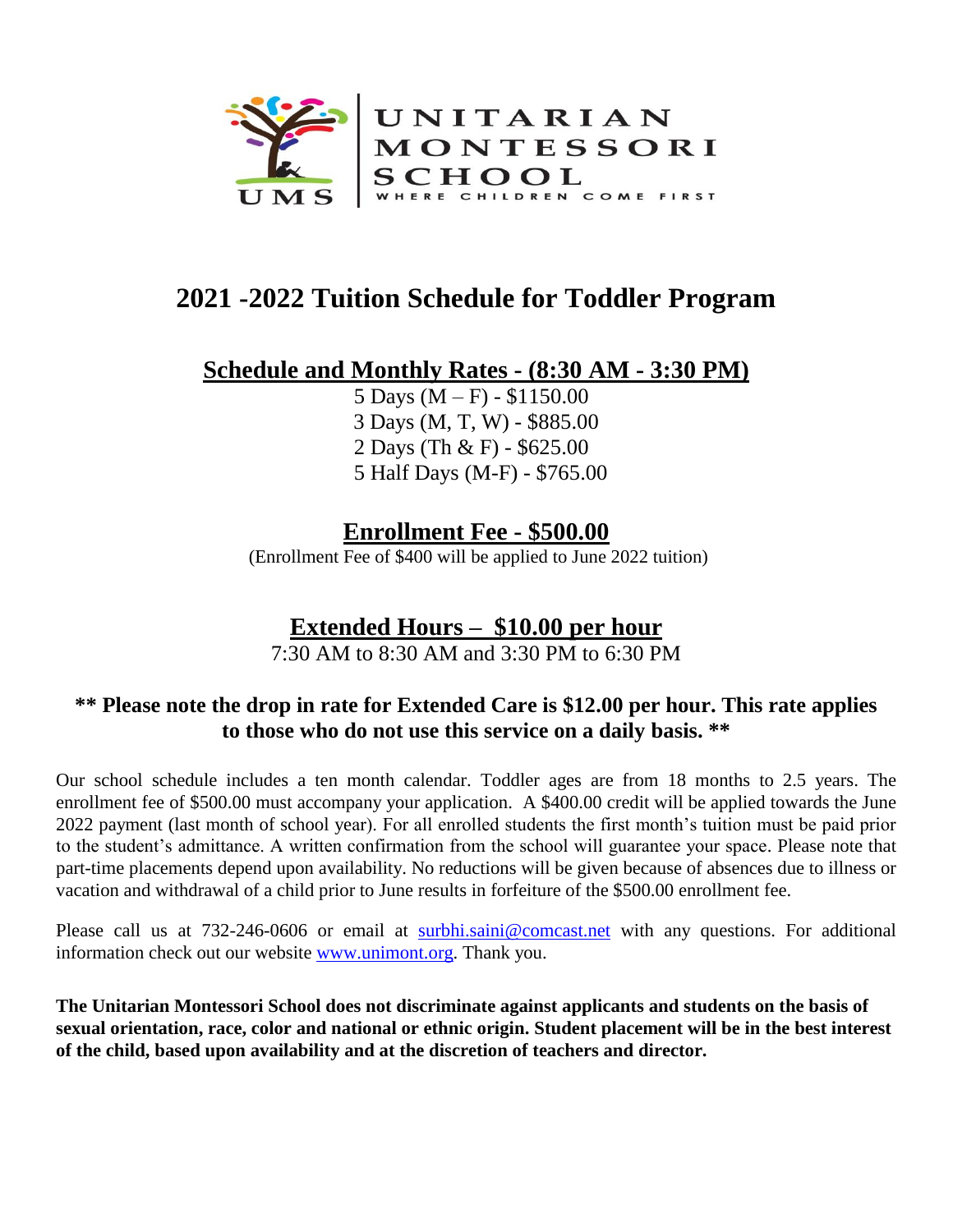

# **2021 -2022 Tuition Schedule for Step-Up Program**

#### **Schedule and Monthly Rates - (8:30 AM - 3:30 PM)**

5 Days  $(M - F) - $1100.00$ 3 Days (M, T, W) - \$845.00 2 Days (Th & F) - \$595.00 5 Half Days (M-F) - \$755.00

### **Enrollment Fee - \$500.00**

(Enrollment Fee of \$400 will be applied to June 2022 tuition)

## **Extended Hours – \$10.00 per hour**

7:30 AM to 8:30 AM and 3:30 PM to 6:30 PM

#### **\*\* Please note the drop in rate for Extended Care is \$12.00 per hour. This rate applies to those who do not use this service on a daily basis. \*\***

Our school schedule includes a ten-month calendar. The enrollment fee of \$500.00 must accompany your application. A \$400.00 credit will be applied towards the June 2022 payment (last month of school year). For all enrolled students the first month's tuition must be paid prior to the student's admittance. A written confirmation from the school will guarantee your space. Please note that part-time placements depend upon availability. No reductions will be given because of absences due to illness or vacation and withdrawal of a child prior to June results in forfeiture of the \$500.00 enrollment fee.

Please call us at 732-246-0606 or email at [surbhi.saini@comcast.net](mailto:surbhi.saini@comcast.net) with any questions. For additional information check out our website [www.unimont.org.](http://www.unimont.org/) Thank you.

**The Unitarian Montessori School does not discriminate against applicants and students on the basis of sexual orientation, race, color and national or ethnic origin. Student placement will be in the best interest of the child, based upon availability and at the discretion of teachers and director.**